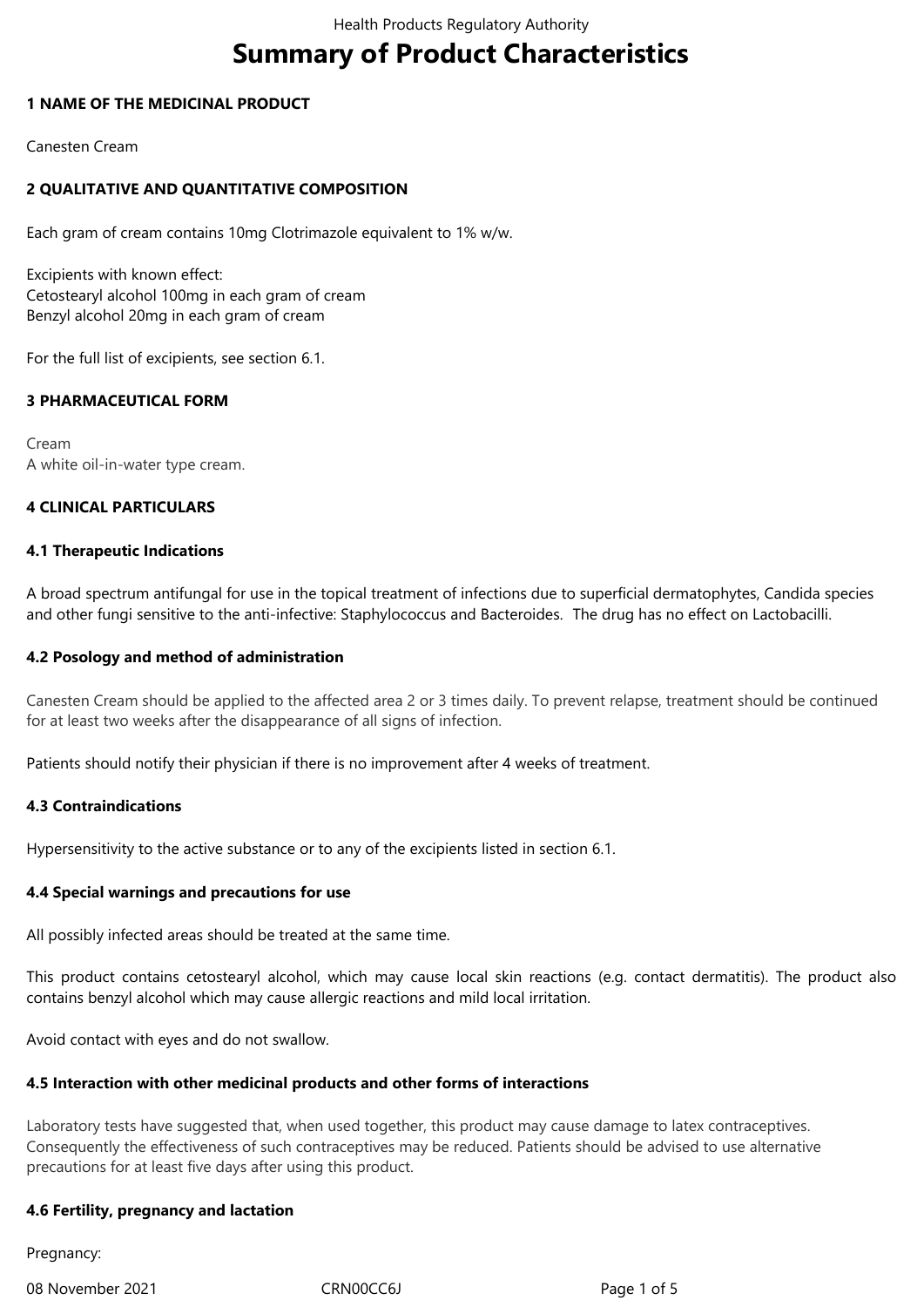treatment, harmful effects are considered unlikely. Clotrimazole can be used during pregnancy, but only under the direction of a doctor or midwife.

### Lactation:

There are no data on the excretion of clotrimazole into human milk. However, systemic absorption is minimal after administration and it is unlikely to lead to systemic effects. Clotrimazole may be used during lactation under medical supervision. If used topically on the nipple area, the area should be washed well before feeding child.

# Fertility:

No human studies of the effects of clotrimazole on fertility have been performed, however, animal studies have not demonstrated any effects of the drug on fertility (See Section 5.3).

# **4.7 Effects on ability to drive and use machines**

The medication has no or negligible influence on the ability to drive or use machinery.

# **4.8 Undesirable effects**

The following adverse reactions have been identified during post-approval use of Clotrimazole. Because these reactions are reported voluntarily from a population of uncertain size, frequency cannot be estimated from the available data.

**Immune system disorders:** anaphylactic reactions, angioedema, hypersensitivity, Allergic reaction (ME) (with symptoms such as urticaria (ME), dyspnoea (PT), hypotension (PT) and syncope (PT)).

# **Skin and subcutaneous tissue disorders:**

blister, dermatitis contact, erythema, paraesthesia, skin exfoliation, pruritus, rash, stinging skin /burning sensation skin.

**General disorders and administration site conditions:** application site irritation, application site reaction, oedema, pain.

## Reporting of suspected adverse reactions

Reporting suspected adverse reactions after authorisation of the medicinal product is important. It allows continued monitoring of the benefit/risk balance of the medicinal product. Healthcare professionals are asked to report any suspected adverse reactions via HPRA Pharmacovigilance, Website: www.hpra.ie.

# **4.9 Overdose**

In the event of accidental oral ingestion, routine measure[s such as gas](http://www.hpra.ie/)tric lavage should be performed only if clinical symptoms of overdose become apparent (e.g. dizziness, nausea or vomiting).

# **5 PHARMACOLOGICAL PROPERTIES**

# **5.1 Pharmacodynamic properties**

Pharmacotherapeutic group: Antifungals for topical use – imidazole and triazole derivates.

# **ATC Code: D01A C01**

# Mechanism of Action

Clotrimazole acts against fungi by inhibiting ergosterol synthesis. Inhibition of ergosterol synthesis leads to structural and functional impairment of the cytoplasmic membrane.

# Pharmacodynamic Effects:

Clotrimazole has a broad antimycotic spectrum of action *in vitro* and *in vivo*, which includes dermatophytes, yeasts, moulds, etc.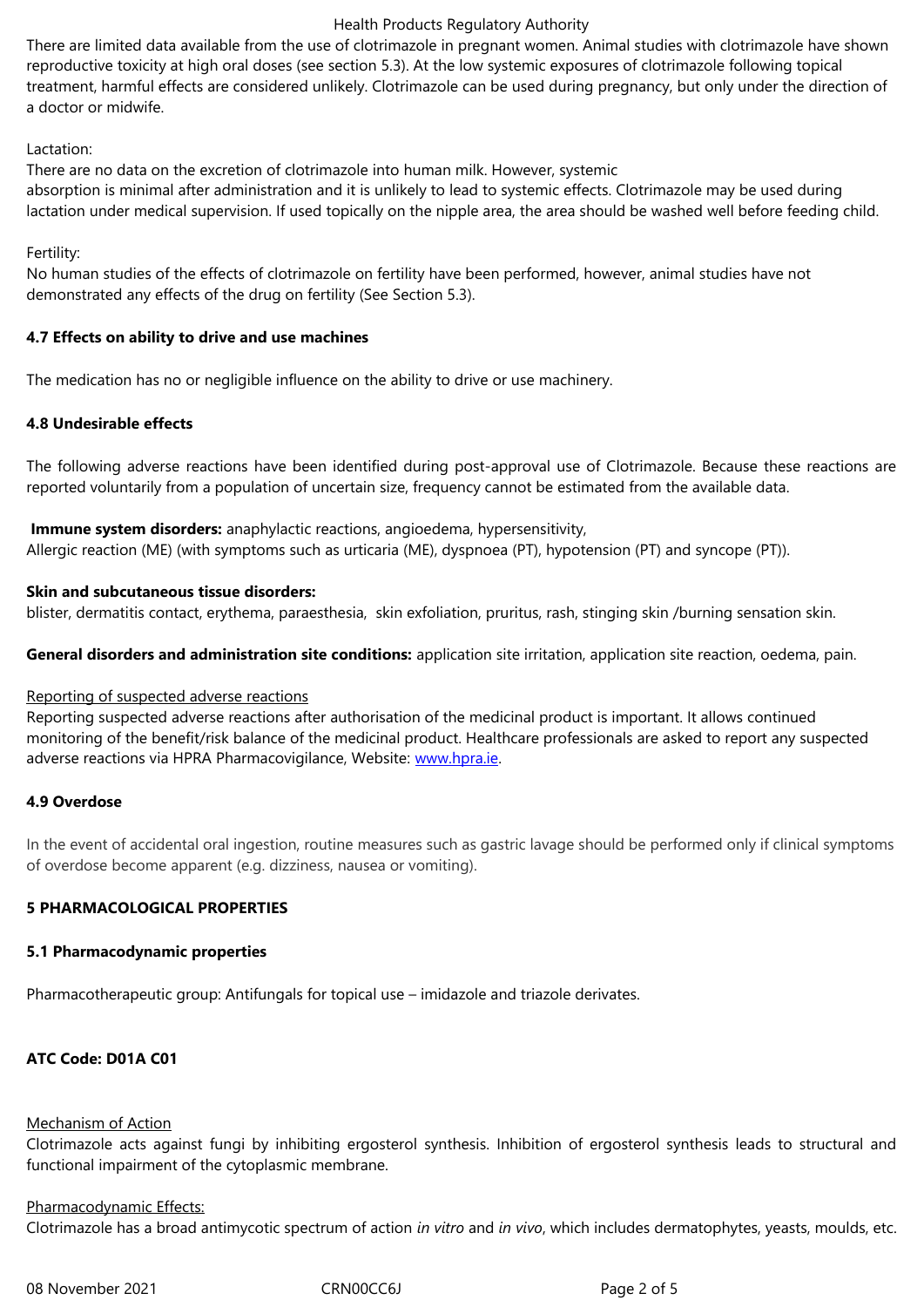#### Health Products Regulatory Authority

Under appropriate test conditions, the MIC values for these types of fungi are in the region of less than 0.062 – 8.0 microgram/ml substrate. The mode of action of clotrimazole is fungistatic or fungicidal depending on the concentration of clotrimazole at the site of infection. *In-vitro* activity is limited to proliferating fungal elements; fungal spores are only slightly sensitive.

In addition to its antimycotic action, clotrimazole also acts on, gram-positive microorganisms (streptococci/staphylococci/ Gardnerella vagiinalis) and gram-negative microorganisms (Bacteroides). It has no effect on Lactobacilli.

*In vitro*, clotrimazole inhibits the multiplication of Corynebacteria and gram-positive cocci – with the exception of enterococci – in concentrations of 0.5 – 10 microgram/ml substrate.

Primarily resistant variants of sensitive fungal species are very rare; the development of secondary resistance by sensitive fungi has so far only been observed in very isolated cases under therapeutic conditions.

### **5.2 Pharmacokinetic properties**

Pharmacokinetic investigations after dermal application have shown that clotrimazole is minimally absorbed from the intact or inflamed skin into the human blood circulation. The resulting peak serum concentrations of clotrimazole were below the detection limit of 0.001μg/ml, suggesting that clotrimazole applied topically on the skin is unlikely to lead to measurable systemic effects or side effects.

### **5.3 Preclinical safety data**

Non-clinical data reveal no special hazard for humans based on conventional studies of safety pharmacology, repeated dose toxicity, genotoxicity, carcinogenic potential and toxicity to reproduction and development.

The local and systemic tolerance of clotrimazole in different dosage forms was assessed in subacute dermal studies in rabbits. There was no evidence of treatment-related local or systemic adverse effects in any of these studies.

The oral toxicity of clotrimazole has been well-studied.

Following a single oral administration, clotrimazole was slightly-to-moderately toxic in experimental animals, with LD50 values of 761 to 923 mg/kg bw for mice, 95 to 114 mg/kg bw for newborn rats and 114 to 718 mg/kg bw for adult rats, > 1000 mg/kg bw for rabbits, and > 2000 mg/kg bw for dogs and cats.

In repeated dose oral studies conducted in rats and dogs, the liver was found to be the primary target organ for toxicity. This was evidenced by an increase in serum transaminase activities and the appearance of liver vacuolation and fatty deposits starting at 50 mg/kg in the chronic (78-week) rat study and at 100 mg/kg in the subchronic (13-week) dog study.

Clotrimazole has been extensively studied in in vitro and in vivo mutagenicity assays, and no evidence of mutagenic potential was found. A 78-week oral dosing study of clotrimazole in rats did not show any carcinogenic effect.

In a rat fertility study, groups of FB30 rats received oral doses of clotrimazole up to 50 mg/kg bw, for 10 weeks prior to mating and either throughout a 3-week mating period (for males only) or, for females, until day 13 of gestation or 4-week postpartum. Neonatal survival was reduced in 50 mg/kg bw group. Clotrimazole at doses up to 25 mg/kg bw did not impair the development of the pups. Clotrimazole at all doses did not affect fertility.

No teratogencity effects were demonstrated in studies in mice, rabbits, and rats, given oral doses of up to 200, 180, and 100 mg/kg, respectively.

A study with 3 lactating rats administered 30 mg/kg clotrimazole intravenously showed that the drug was secreted into milk at levels higher than in plasma by a factor of 10 to 20 at 4 hrs after administration, followed by a decline to a factor of 0.4 by 24 hrs.

08 November 2021 CRN00CC6J Page 3 of 5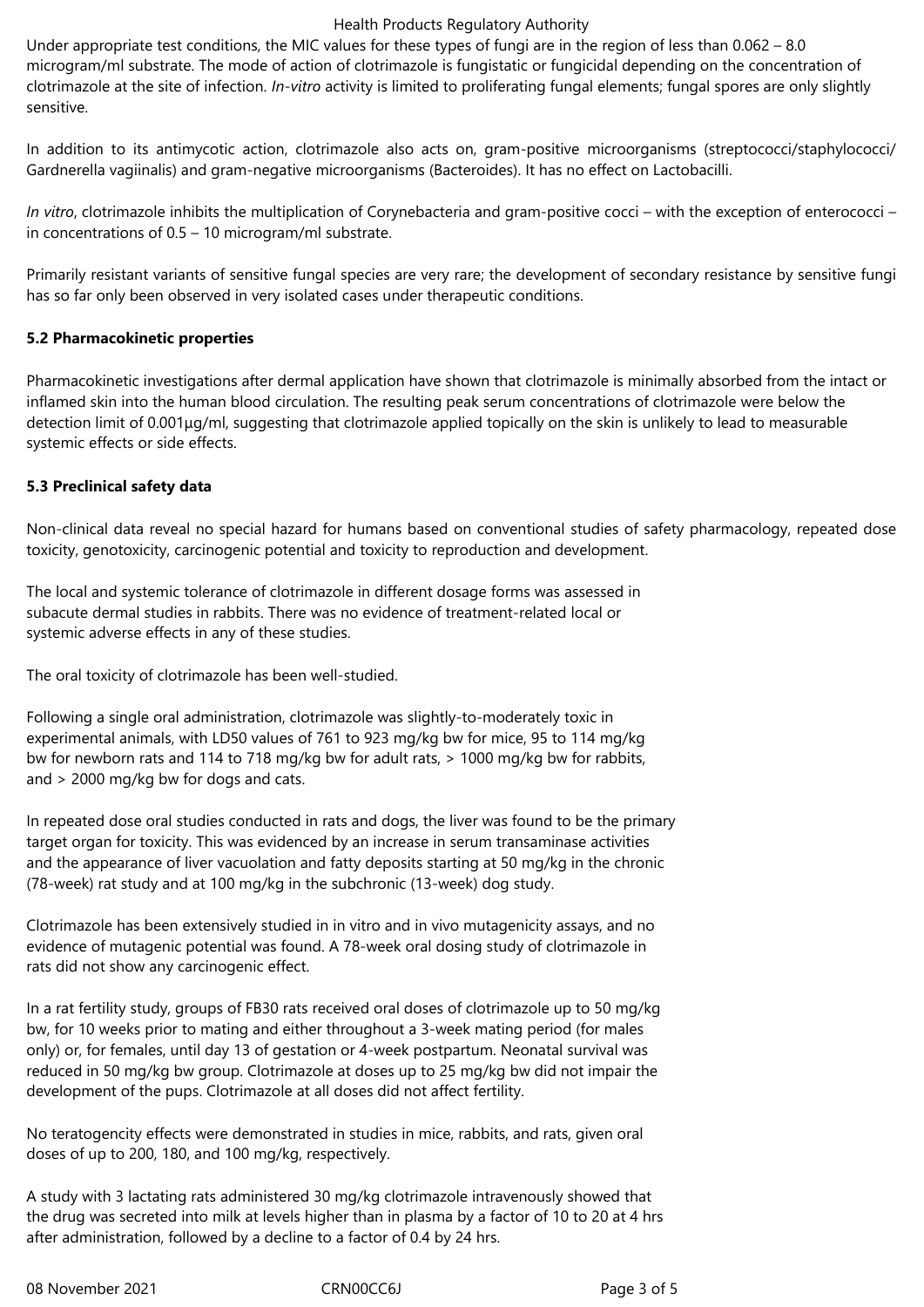## Health Products Regulatory Authority

Given the limited systemic absorption of the drug after topical administration, no hazard is expected from the use of topical clotrimazole.

### **6 PHARMACEUTICAL PARTICULARS**

### **6.1 List of excipients**

Sorbitan Stearate Polysorbate 60 Cetyl Palmitate Cetostearyl alcohol Octyldodecanol Benzyl alcohol Purified water

### **6.2 Incompatibilities**

Not applicable.

### **6.3 Shelf life**

3 years.

### **6.4 Special precautions for storage**

Do not store above 25°C.

### **6.5 Nature and contents of container**

Aluminium tubes with internal lacquer coating and HPDE screw-on caps containing a smooth white oil-in-water type cream supplied in 20g and 50g presentations.

# **6.6 Special precautions for disposal of a used medicinal product or waste materials derived from such medicinal product and other handling of the product**

Medicines should not be disposed of via wastewater or household waste. Ask your pharmacist how to dispose of medicines no longer required. These measures will help to protect the environment.

# **6.6 Special precautions for disposal and other handling**

Any unused medicinal product or waste material should be disposed of in accordance with local requirements

### **7 MARKETING AUTHORISATION HOLDER**

Bayer Limited The Atrium Blackthorn Road Dublin 18 Ireland

### **8 MARKETING AUTHORISATION NUMBER**

PA1410/039/002

### **9 DATE OF FIRST AUTHORISATION/RENEWAL OF THE AUTHORISATION**

Date of authorisation**:** 01 April 1977

08 November 2021 CRN00CC6J Page 4 of 5